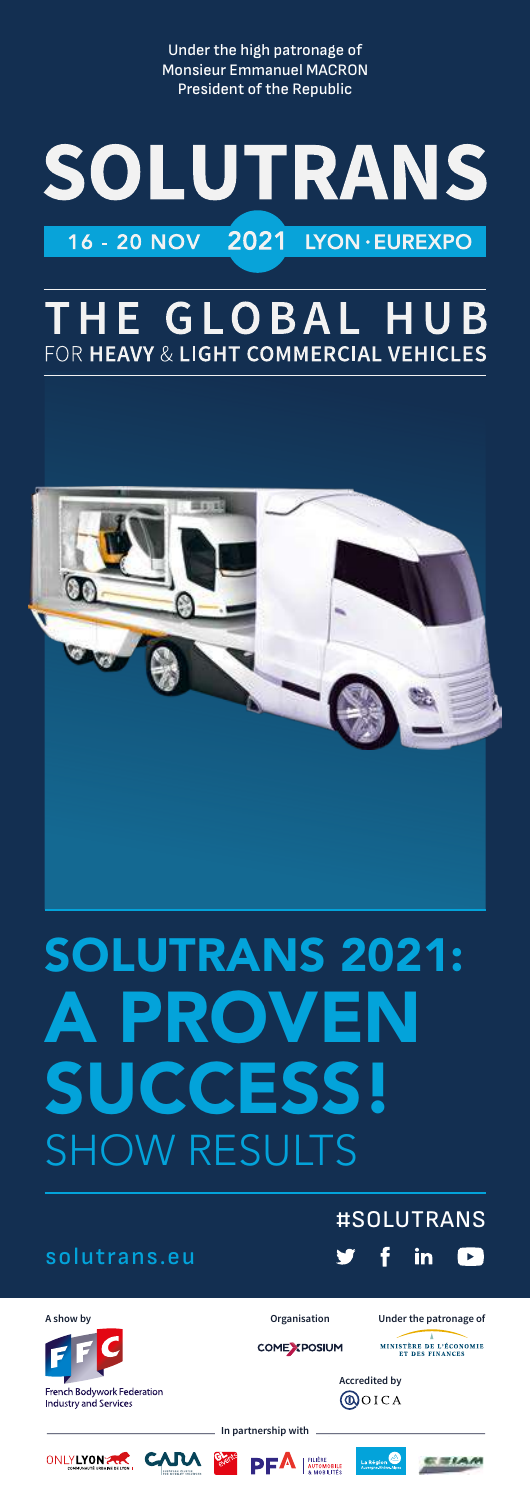## WHAT EXHIBITORS SAY



#### THEIR EXHIBITING GOALS

#### 78% Promote and enhance the image of their company

77% Meet clients and build loyalty with professional contacts

THEIR VIEW OF **SOLUTRANS** 

93% As a showcase for innovation

#### 92% As a show for useful information and exchange

A COMPREHENSIVE RANGE OF SOLUTIONS FOR HAULAGE AND URBAN TRANSPORT

1,000+ exhibitors and brands

90,000 m² of exhibition and outdoor space

33% new exhibitors

vs 31% in 2019 26%

international exhibitors from 21 countries





91% of exhibitors are satisfied with the

2021 edition

visitors they met

92%

their show

72% are satisfied with the quality of assistance they received to plan

are satisfied with the quality of

### AMONG THE EXHIBITORS

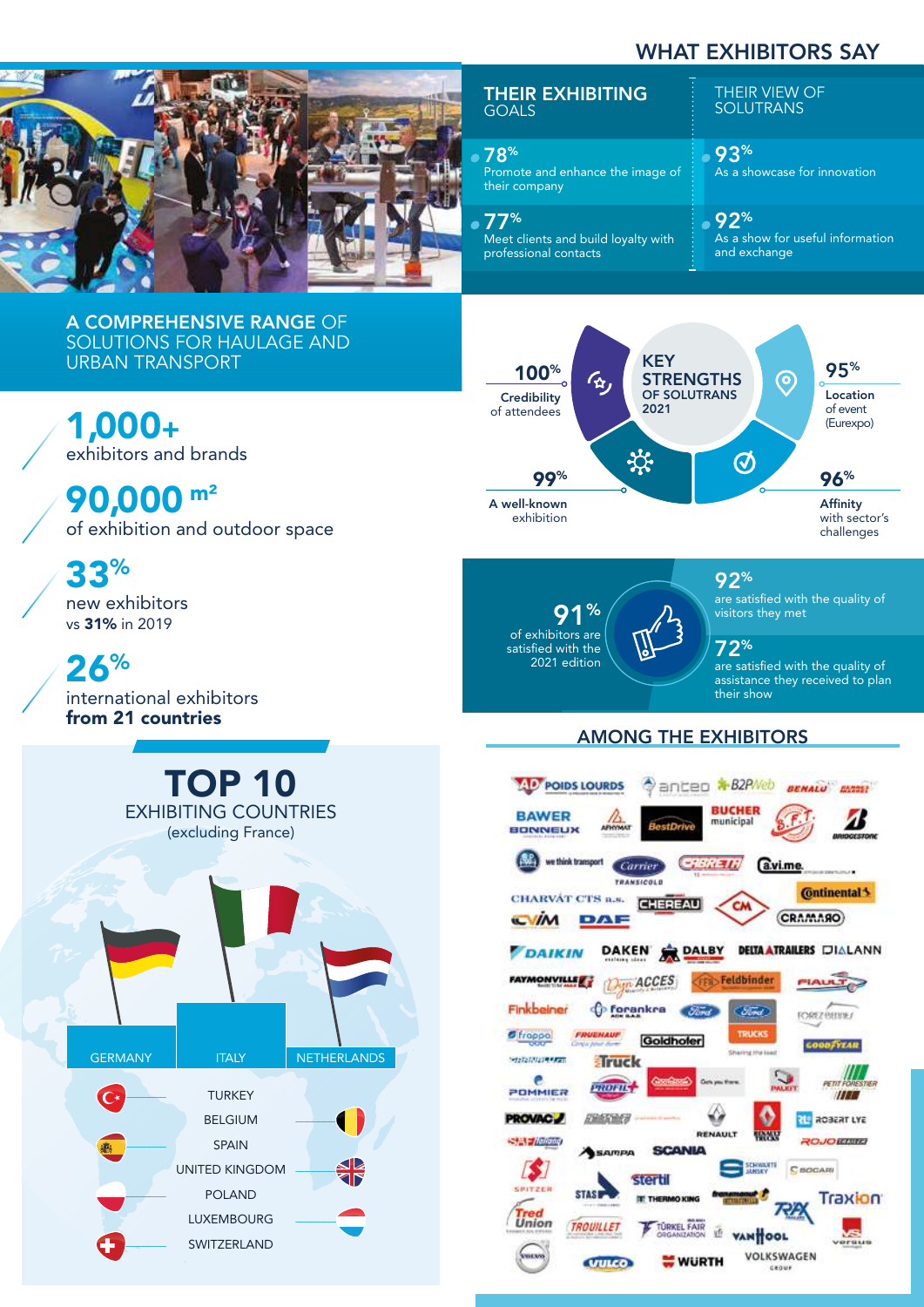# 55,000 VISITS BY TRADE PROFESSIONALS IN 2021

# SOLUTRANS ALSO FEATURED



Source information on certain<br>products or services in particular % 83% See new products or services 89<sup>%</sup> Meet their regular suppliers  $67\%$  Meet new suppliers

#### A new hall dedicated to professionals working in innovation and the transformation of the industry: SOLUTRANS 4.0

 $-$ 

![](_page_2_Picture_5.jpeg)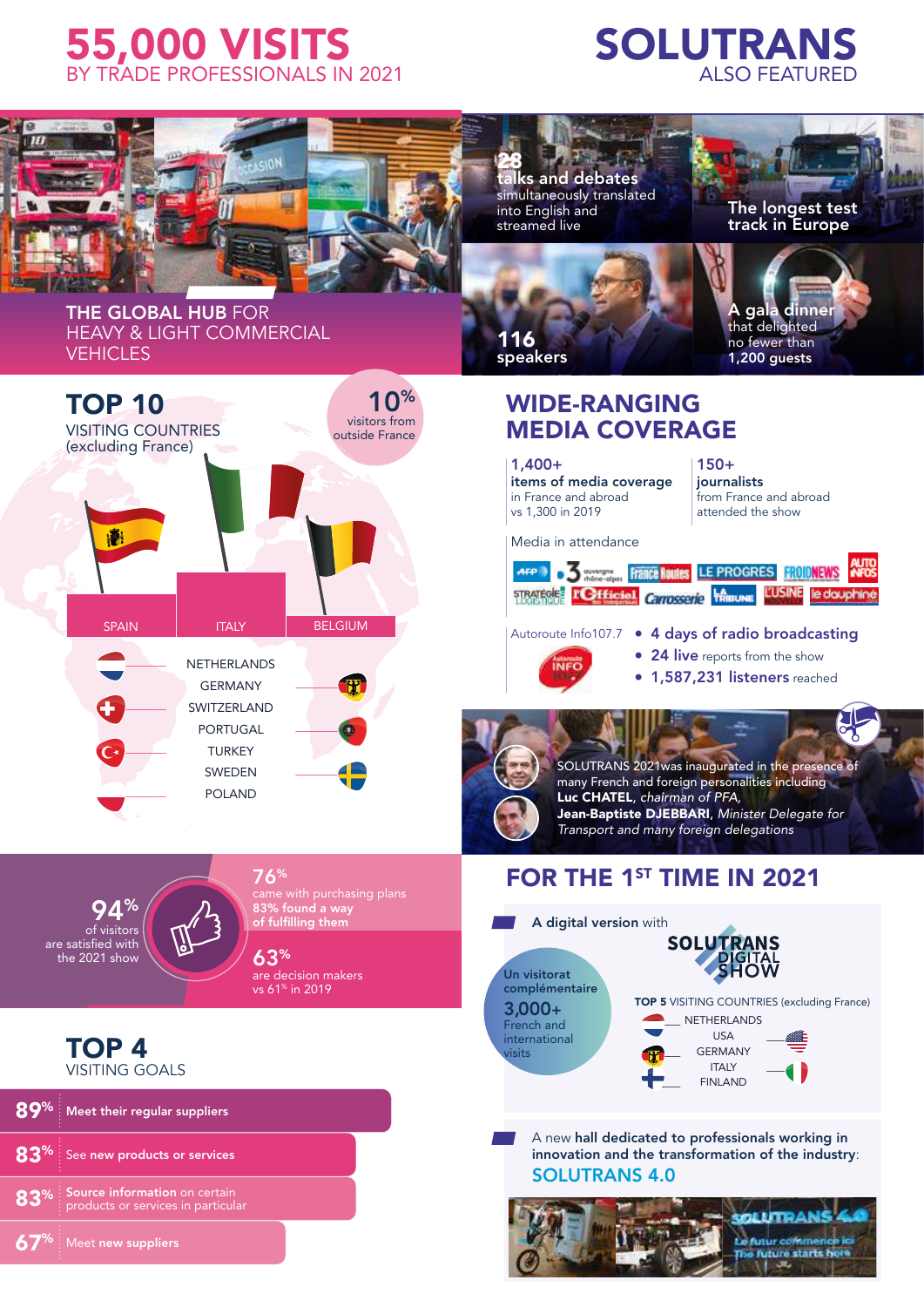# AWARDS AND INNOVATIONS AT SOLUTRANS 2021

#### SOLUTRANS 2021 SHONE A LIGHT ON THE INNOVATIONS IN THE INDUSTRY THROUGH THE EXCEPTIONAL OFFERING OF ITS EXHIBITORS AND UNIQUE EVENTS:

I-NNOVATION **AWARDS** 

![](_page_3_Picture_3.jpeg)

![](_page_3_Picture_4.jpeg)

### INTERNATIONAL AWARDS

![](_page_3_Picture_6.jpeg)

![](_page_3_Picture_7.jpeg)

![](_page_3_Picture_8.jpeg)

![](_page_3_Picture_9.jpeg)

![](_page_3_Picture_10.jpeg)

DAF NF/NG AND XG+

**DAF** XF HYDROGEN RENAULT KANGOO AND MERCEDEZ BENZ **CITAN** 

**TOYOTA** HILUX

. . . . . . . . . . . . . . . . . . .

### **ISTRY PERSONALITY** OF THE YEAR AWARD

![](_page_3_Picture_15.jpeg)

This year's award distinguished the chairmen of the three haulage federations FNTR, OTRE and TLF, for the initiatives conducted to support their professions at the height of the Covid crisis.

![](_page_3_Picture_17.jpeg)

## LES ETOILES DU TRANSPORTS

Remis pour la première fois sur SOLUTRANS. Organized by:<br>**Traice Runnel** 

![](_page_3_Picture_20.jpeg)

![](_page_3_Picture_21.jpeg)

![](_page_3_Picture_22.jpeg)

INNOVATION

Christophe JEGOU TRANSPORTS JEGOU

**MILY SAG** 

Marie et Matthieu BLANCHARD TRANSPORTS BLANCHARD-COUTAN

![](_page_3_Picture_26.jpeg)

Paul MENOTTI LOMATRANS

![](_page_3_Picture_28.jpeg)

Xavier BŒUF Xavier BŒUF SERVICES

Transports MONTBRISONAIS

Manuel GOMES

![](_page_3_Picture_32.jpeg)

![](_page_3_Picture_34.jpeg)

![](_page_3_Picture_35.jpeg)

![](_page_3_Picture_37.jpeg)

![](_page_3_Picture_39.jpeg)

![](_page_3_Picture_40.jpeg)

![](_page_3_Picture_41.jpeg)

![](_page_3_Picture_43.jpeg)

**EKOLIS E**SLAMBERET

**ECTIVITY SOLUT** 

DIGITAL AWARD

OFTWARE PUBLISHI

![](_page_3_Picture_45.jpeg)

OGES' SPECIAL AW